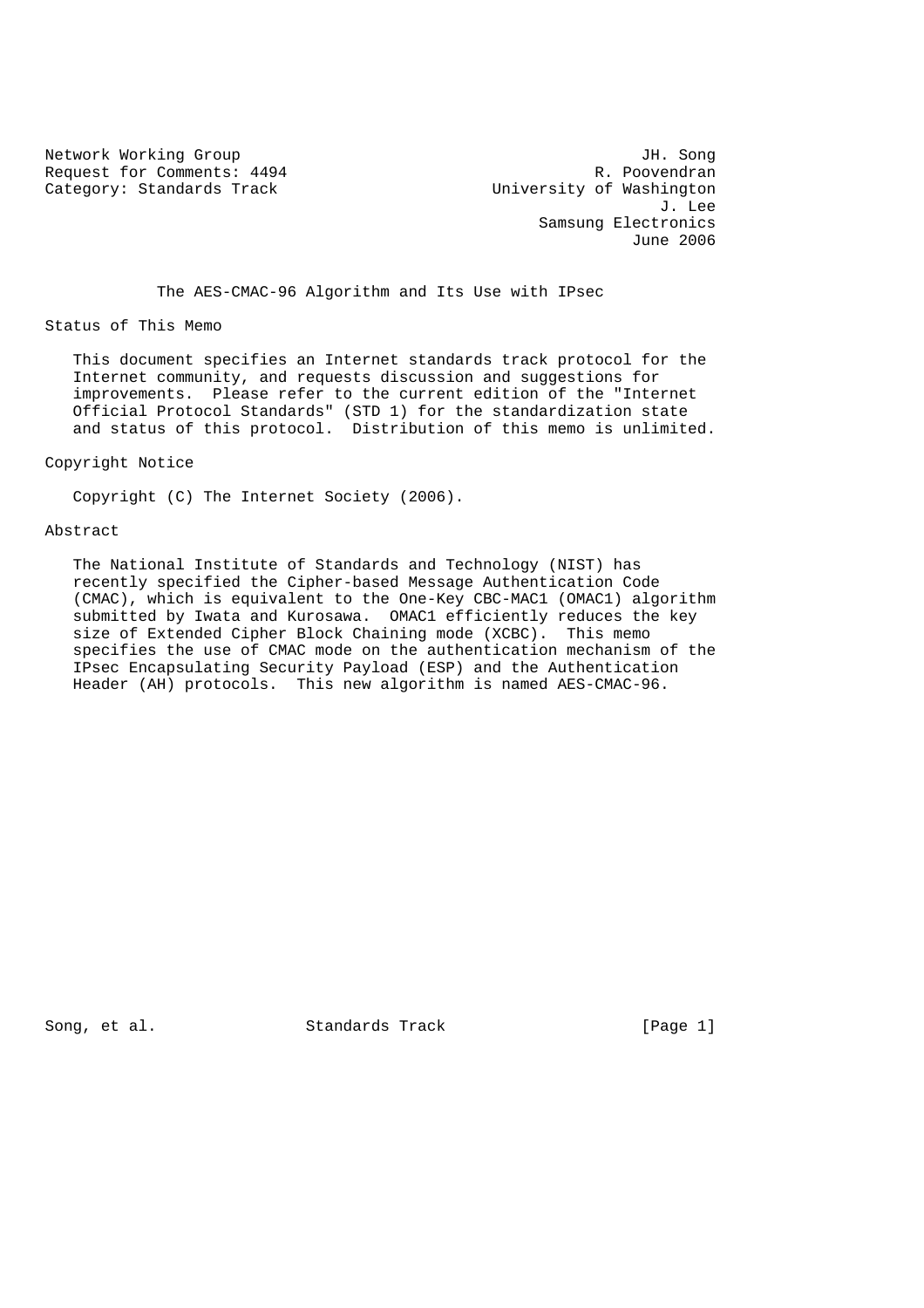## 1. Introduction

 The National Institute of Standards and Technology (NIST) has recently specified the Cipher-based Message Authentication Code (CMAC). CMAC [NIST-CMAC] is a message authentication code that is based on a symmetric key block cipher such as the Advanced Encryption Standard [NIST-AES]. CMAC is equivalent to the One-Key CBC MAC1 (OMAC1) submitted by Iwata and Kurosawa [OMAC1a, OMAC1b]. OMAC1 is an improvement of the eXtended Cipher Block Chaining mode (XCBC) submitted by Black and Rogaway [XCBCa, XCBCb], which itself is an improvement of the basic CBC-MAC. XCBC efficiently addresses the security deficiencies of CBC-MAC, and OMAC1 efficiently reduces the key size of XCBC.

 This memo specifies the usage of CMAC on the authentication mechanism of the IPsec Encapsulating Security Payload [ESP] and Authentication Header [AH] protocols. This new algorithm is named AES-CMAC-96. For further information on AH and ESP, refer to [AH] and [ROADMAP].

## 2. Basic Definitions

| CBC            | Cipher Block Chaining mode of operation for message<br>authentication code.                                                                                                                     |
|----------------|-------------------------------------------------------------------------------------------------------------------------------------------------------------------------------------------------|
| MAC            | Message Authentication Code.<br>A bit string of a fixed length, computed by the MAC<br>generation algorithm, that is used to establish the<br>authority and, hence, the integrity of a message. |
| <b>CMAC</b>    | Cipher-based MAC based on an approved symmetric key<br>block cipher, such as the Advanced Encryption<br>Standard.                                                                               |
| Key (K)        | 128-bit (16-octet) key for AES-128 cipher block.<br>Denoted by K.                                                                                                                               |
| Message (M)    | Message to be authenticated.<br>Denoted by M.                                                                                                                                                   |
| Length (len)   | The length of message M in octets.<br>Denoted by len.<br>The minimum value is 0. The maximum value is not<br>specified in this document.                                                        |
| truncated(T,1) | Truncate T (MAC) in most-significant-bit-first<br>(MSB-first) order to a length of 1 octets.                                                                                                    |
| T              | The output of AES-CMAC.                                                                                                                                                                         |

Song, et al. Standards Track [Page 2]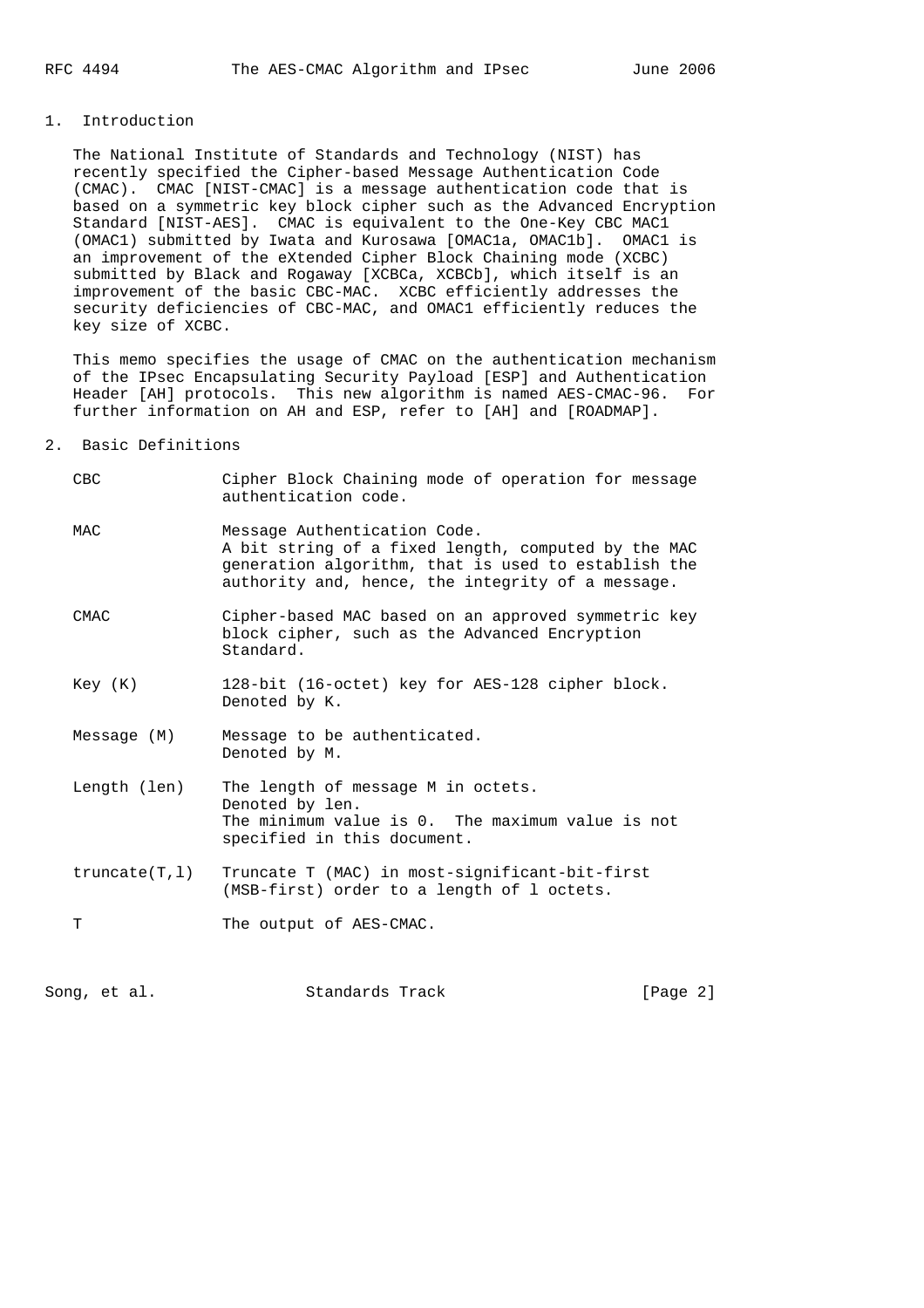RFC 4494 The AES-CMAC Algorithm and IPsec June 2006

- Truncated T The truncated output of AES-CMAC-128 in MSB-first order.
- AES-CMAC CMAC generation function based on AES block cipher with 128-bit key.
- AES-CMAC-96 IPsec AH and ESP MAC generation function based on AES-CMAC, which truncates the 96 most significant bits of the 128-bit output.
- 3. AES-CMAC

 The core of AES-CMAC-96 is the AES-CMAC [AES-CMAC]. The underlying algorithms for AES-CMAC are the Advanced Encryption Standard cipher block [NIST-AES] and the recently defined CMAC mode of operation [NIST-CMAC]. AES-CMAC provides stronger assurance of data integrity than a checksum or an error detecting code. The verification of a checksum or an error detecting code detects only accidental modifications of the data, while CMAC is designed to detect intentional, unauthorized modifications of the data, as well as accidental modifications. The output of AES-CMAC can validate the input message. Validating the message provides assurance of the integrity and authenticity over the message from the source. According to [NIST-CMAC], at least 64 bits should be used against guessing attacks. AES-CMAC achieves the similar security goal of HMAC [RFC-HMAC]. Since AES-CMAC is based on a symmetric key block cipher (AES), while HMAC is based on a hash function (such as SHA-1), AES-CMAC is appropriate for information systems in which AES is more readily available than a hash function. Detailed information about AES-CMAC is available in [AES-CMAC] and [NIST-CMAC].

Song, et al. Standards Track [Page 3]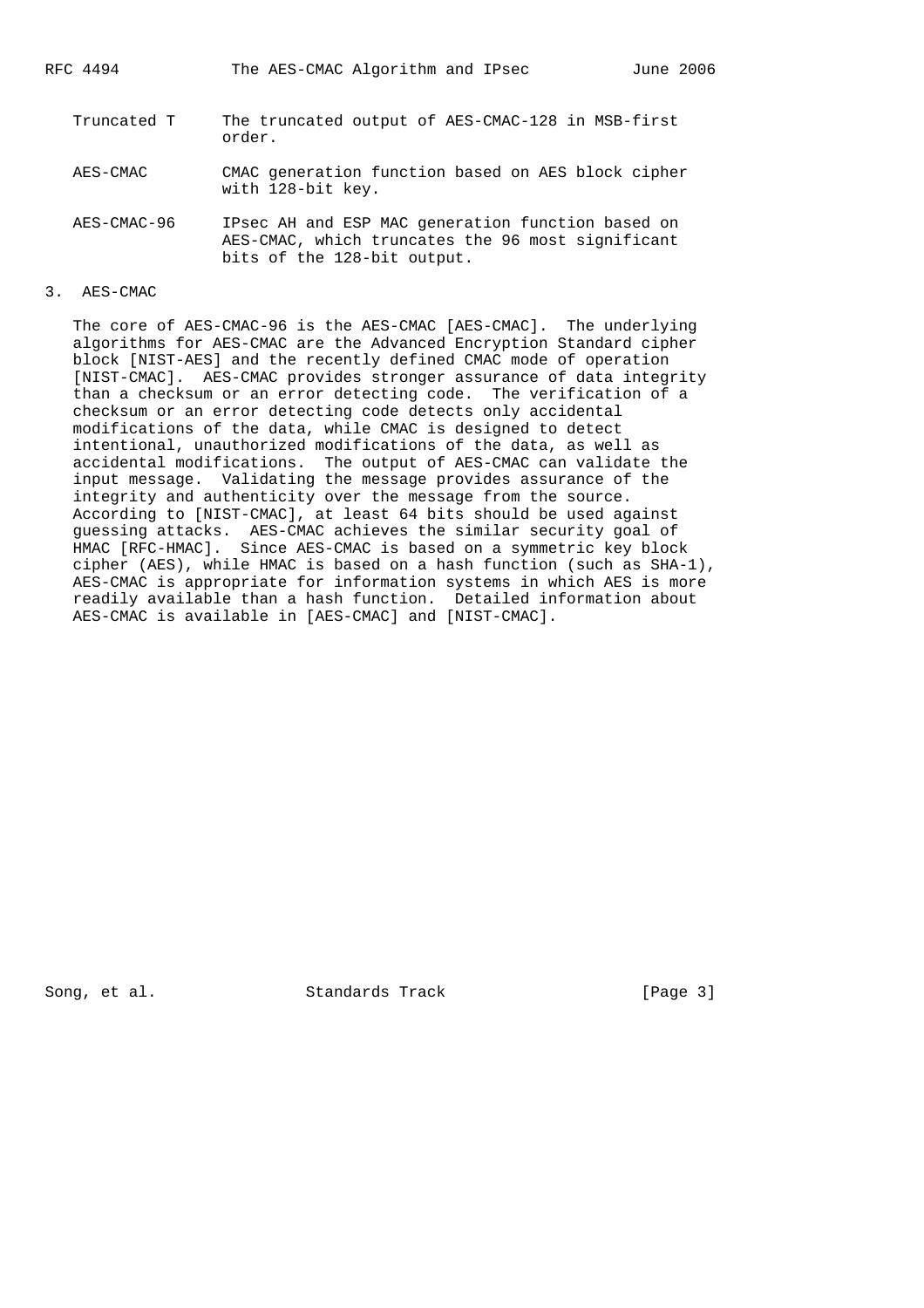# 4. AES-CMAC-96

 For IPsec message authentication on AH and ESP, AES-CMAC-96 should be used. AES-CMAC-96 is a AES-CMAC with 96-bit truncated output in MSB-first order. The output is a 96-bit MAC that will meet the default authenticator length as specified in [AH]. The result of truncation is taken in MSB-first order. For further information on AES-CMAC, refer to [AES-CMAC] and [NIST-CMAC].

Figure 1 describes AES-CMAC-96 algorithm:

 In step 1, AES-CMAC is applied to the message M in length len with key K.

 In step 2, the output block T is truncated to 12 octets in MSB-first order, and Truncated T (TT) is returned.

 +++++++++++++++++++++++++++++++++++++++++++++++++++++++++++++++++++++ + Algorithm AES-CMAC-96 + +++++++++++++++++++++++++++++++++++++++++++++++++++++++++++++++++++++ + + + Input : K (128-bit Key described in Section 4.1) + + : M (message to be authenticated) + + : len (length of message in octets) + + Output : Truncated T (truncated output to length 12 octets) + + + +-------------------------------------------------------------------+ + + + Step 1. T := AES-CMAC (K,M,len); + + Step 2. TT := truncate  $(T, 12)$ ; + + return TT; + +++++++++++++++++++++++++++++++++++++++++++++++++++++++++++++++++++++

Figure 1: Algorithm AES-CMAC-96

Song, et al. Standards Track [Page 4]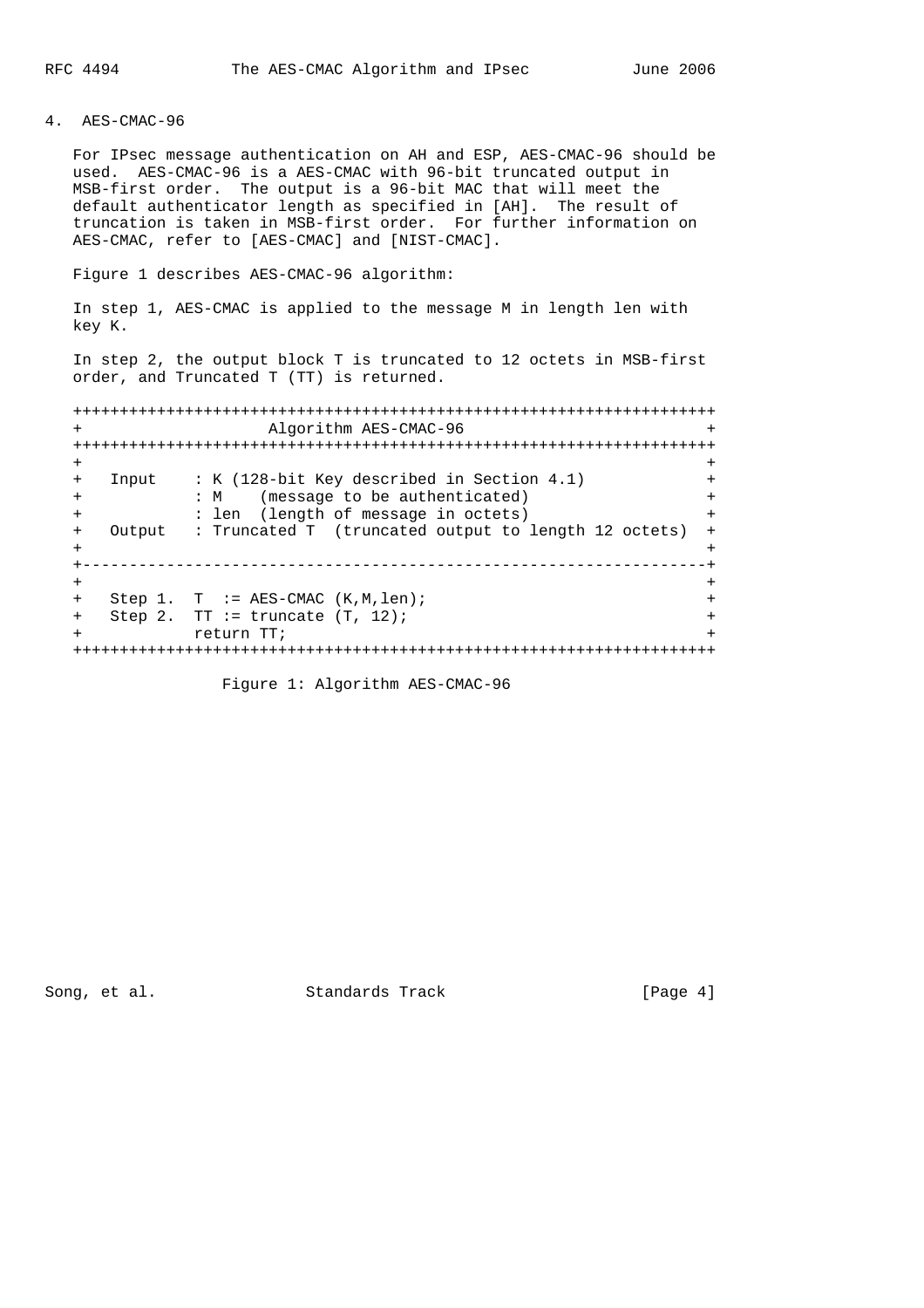## 5. Test Vectors

 These test cases are the same as those defined in [NIST-CMAC], with the exception of 96-bit truncation. -------------------------------------------------- K 2b7e1516 28aed2a6 abf71588 09cf4f3c Subkey Generation AES\_128(key,0) 7df76b0c 1ab899b3 3e42f047 b91b546f K1 fbeed618 35713366 7c85e08f 7236a8de K2 f7ddac30 6ae266cc f90bc11e e46d513b Test Case 1: len = 0 M <empty string> AES CMAC 96 bb1d6929 e9593728 7fa37d12 Test Case 2: len = 16 M 6bc1bee2 2e409f96 e93d7e11 7393172a AES\_CMAC\_96 070a16b4 6b4d4144 f79bdd9d Test Case 3: len = 40 M 6bc1bee2 2e409f96 e93d7e11 7393172a ae2d8a57 1e03ac9c 9eb76fac 45af8e51 30c81c46 a35ce411 AES\_CMAC\_96 dfa66747 de9ae630 30ca3261 Test Case 4: len = 64 M 6bc1bee2 2e409f96 e93d7e11 7393172a ae2d8a57 1e03ac9c 9eb76fac 45af8e51 30c81c46 a35ce411 e5fbc119 1a0a52ef f69f2445 df4f9b17 ad2b417b e66c3710 AES\_CMAC\_96 51f0bebf 7e3b9d92 fc497417

--------------------------------------------------

### 6. Interaction with the ESP Cipher Mechanism

 As of this writing, there are no known issues that preclude the use of AES-CMAC-96 with any specific cipher algorithm.

7. Security Considerations

See the security considerations section of [AES-CMAC].

8. IANA Considerations

 The IANA has allocated value 8 for IKEv2 Transform Type 3 (Integrity Algorithm) to the AUTH\_AES\_CMAC\_96 algorithm.

Song, et al. Standards Track [Page 5]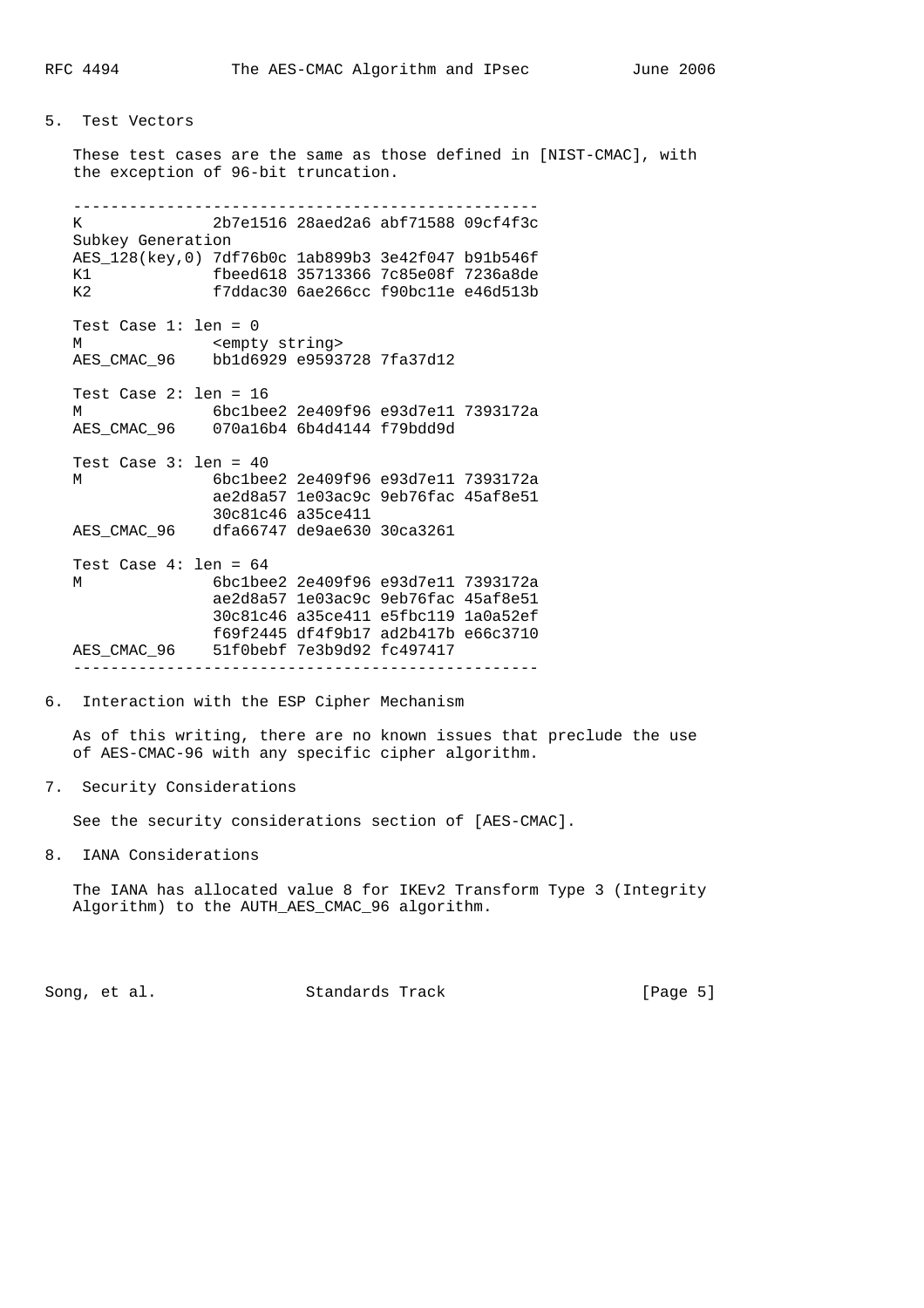## 9. Acknowledgements

 Portions of this text were borrowed from [NIST-CMAC] and [XCBCa]. We would like to thank to Russ Housley for his useful comments.

 We acknowledge the support from the the following grants: Collaborative Technology Alliance (CTA) from US Army Research Laboratory, DAAD19-01-2-0011; Presidential Award from Army Research Office, W911NF-05-1-0491; NSF CAREER, ANI-0093187. Results do not reflect any position of the funding agencies.

#### 10. References

- 10.1. Normative References
	- [AES-CMAC] Song, JH., Poovendran, R., Lee, J., and T. Iwata, "The AES-CMAC Algorithm", RFC 4493, June 2006.
	- [AH] Kent, S., "IP Authentication Header", RFC 4302, December 2005.
	- [ESP] Kent, S., "IP Encapsulating Security Payload (ESP)", RFC 4303, December 2005.
	- [NIST-AES] NIST, FIPS 197, "Advanced Encryption Standard (AES)", November 2001, http://csrc.nist.gov/publications/fips/ fips197/fips-197.pdf.
	- [NIST-CMAC] NIST, Special Publication 800-38B Draft, "Recommendation for Block Cipher Modes of Operation: The CMAC Method for Authentication", March 9, 2005.

### 10.2. Informative References

- [OMAC1a] Tetsu Iwata and Kaoru Kurosawa, "OMAC: One-Key CBC MAC", Fast Software Encryption, FSE 2003, LNCS 2887, pp. 129- 153, Springer-Verlag, 2003.
- [OMAC1b] Tetsu Iwata and Kaoru Kurosawa, "OMAC: One-Key CBC MAC", Submission to NIST, December 2002. Available from http://csrc.nist.gov/CryptoToolkit/modes/proposedmodes/ omac/omac-spec.pdf.
- [RFC-HMAC] Krawczyk, H., Bellare, M., and R. Canetti, "HMAC: Keyed- Hashing for Message Authentication", RFC 2104, February 1997.

Song, et al. Standards Track [Page 6]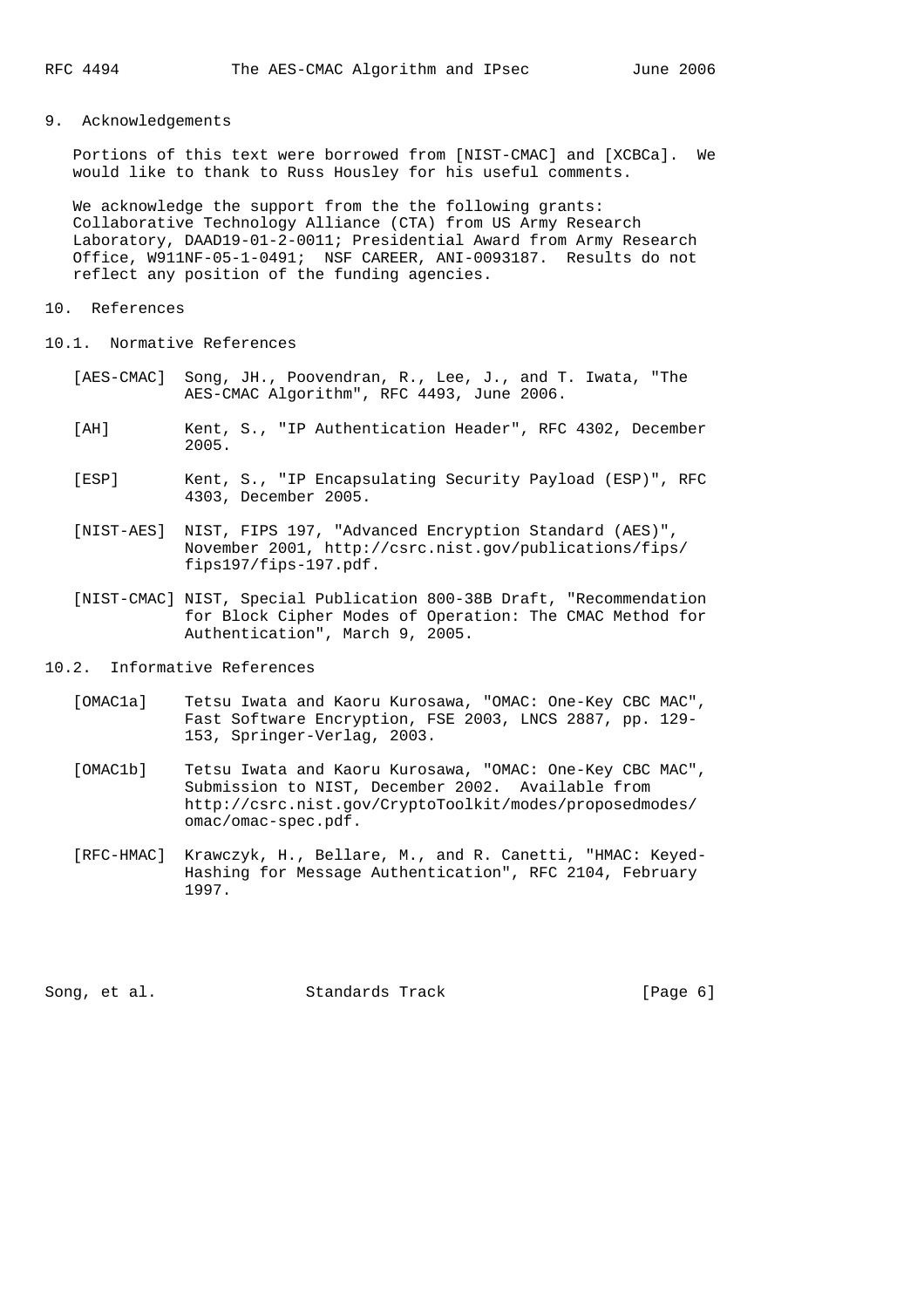- [ROADMAP] Thayer, R., Doraswamy, N., and R. Glenn, "IP Security Document Roadmap", RFC 2411, November 1998.
- [XCBCa] John Black and Phillip Rogaway, "A Suggestion for Handling Arbitrary-Length Messages with the CBC MAC", NIST Second Modes of Operation Workshop, August 2001. Available from http://csrc.nist.gov/CryptoToolkit/modes/ proposedmodes/xcbc-mac/xcbc-mac-spec.pdf.
- [XCBCb] John Black and Phillip Rogaway, "CBC MACs for Arbitrary- Length Messages: The Three-Key Constructions", Journal of Cryptology, Vol. 18, No. 2, pp. 111-132, Springer-Verlag, Spring 2005.

Authors' Addresses

 Junhyuk Song University of Washington Samsung Electronics Phone: (206) 853-5843

EMail: songlee@ee.washington.edu, junhyuk.song@samsung.com

 Jicheol Lee Samsung Electronics

 Phone: +82-31-279-3605 EMail: jicheol.lee@samsung.com

 Radha Poovendran Network Security Lab (NSL) Dept. of Electrical Engineering University of Washington

 Phone: (206) 221-6512 EMail: radha@ee.washington.edu

Song, et al. Standards Track [Page 7]